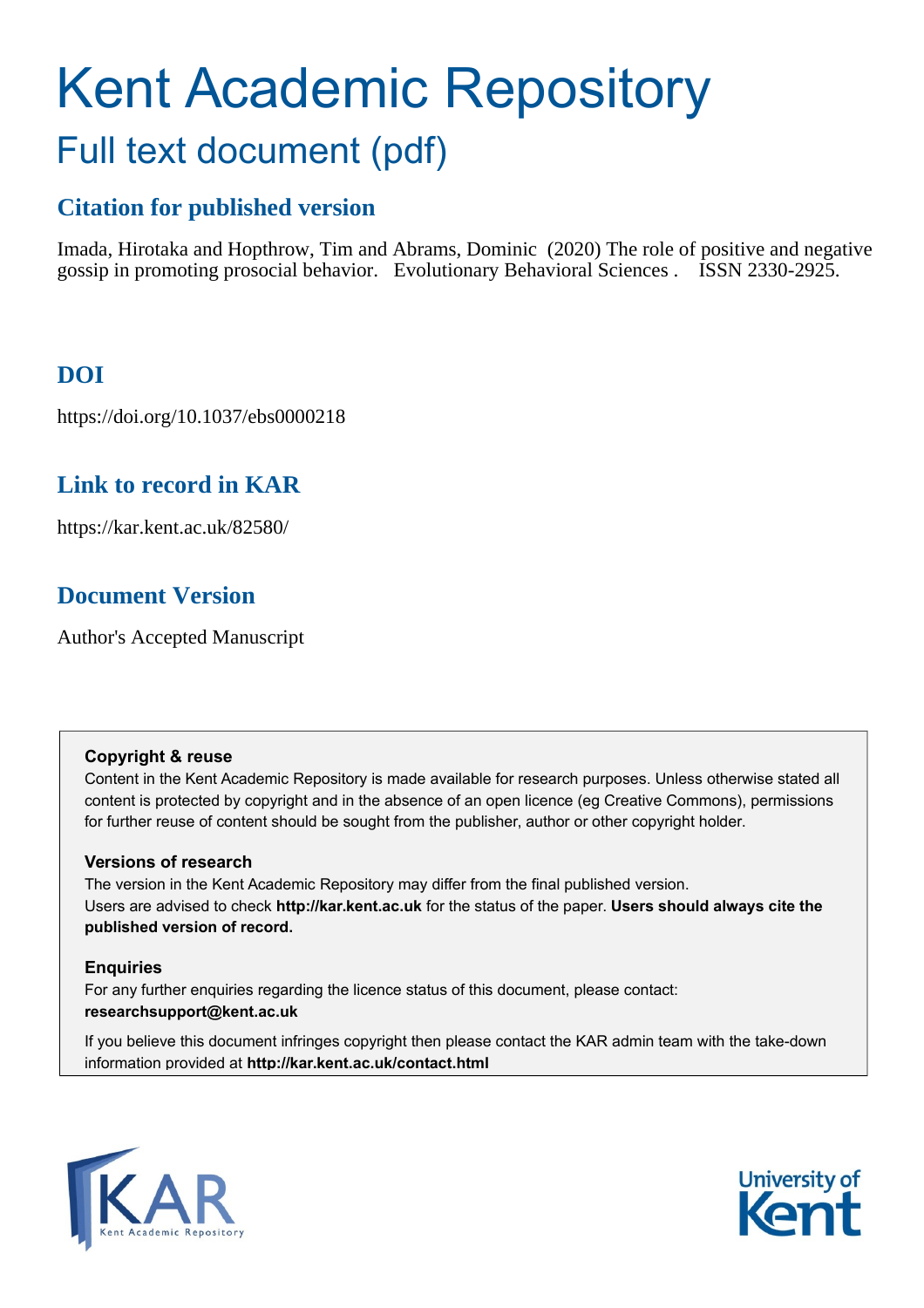Accepted manuscript: Imada (in press). The role of positive and negative gossip in promoting prosocial behavior. *Evolutionary Behavioral Sciences*, https://doi.org/10.1037/ebs0000218.

The role of positive and negative gossip in promoting prosocial behavior

Hirotaka Imada, Tim Hopthrow, & Dominic Abrams

University of Kent

Author Note

Corresponding author: Hirotaka Imada, School of Psychology, University of Kent,

Canterbury, CT2 7NP (email: [H.Imada@kent.ac.uk\)](mailto:H.Imada@kent.ac.uk).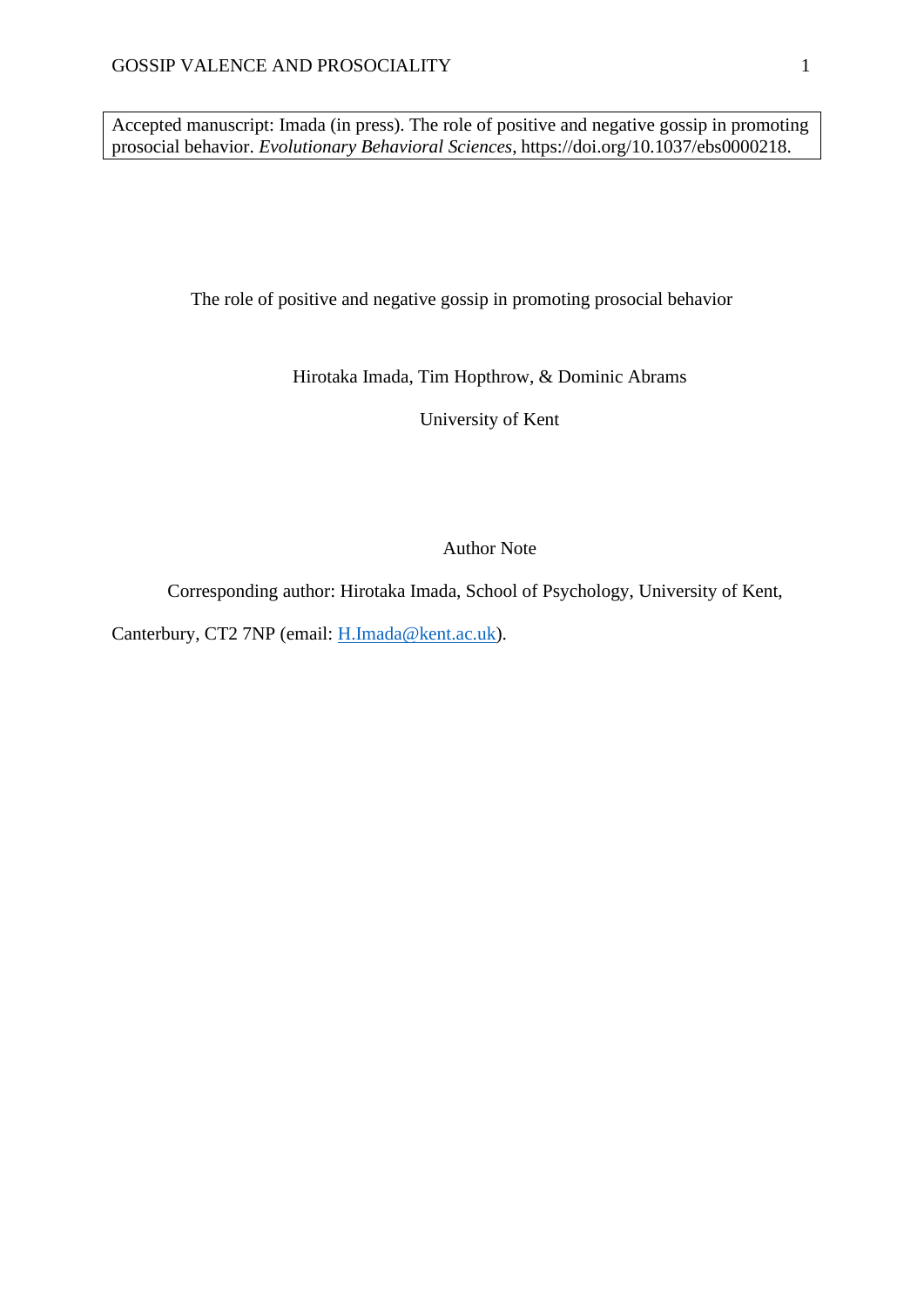#### Abstract

Gossip can promote cooperation via reputational concern. However, the relative effectiveness of positive and negative gossip in fostering prosociality has not been examined. The present study explored the influence of positive and negative gossip on prosocial behavior, using an economic game. Supporting previous evidence, it was found that individuals were more prosocial when gossip of any kind was possible, compared to when their behavior was completely anonymous. However, there was no significant difference in the efficiency in promoting cooperation between positive and negative gossip, suggesting that it is reputational concern elicited by gossip per se, rather than its valence, that stimulates prosociality.

Keywords: gossip; reputation; prosocial behavior; cooperation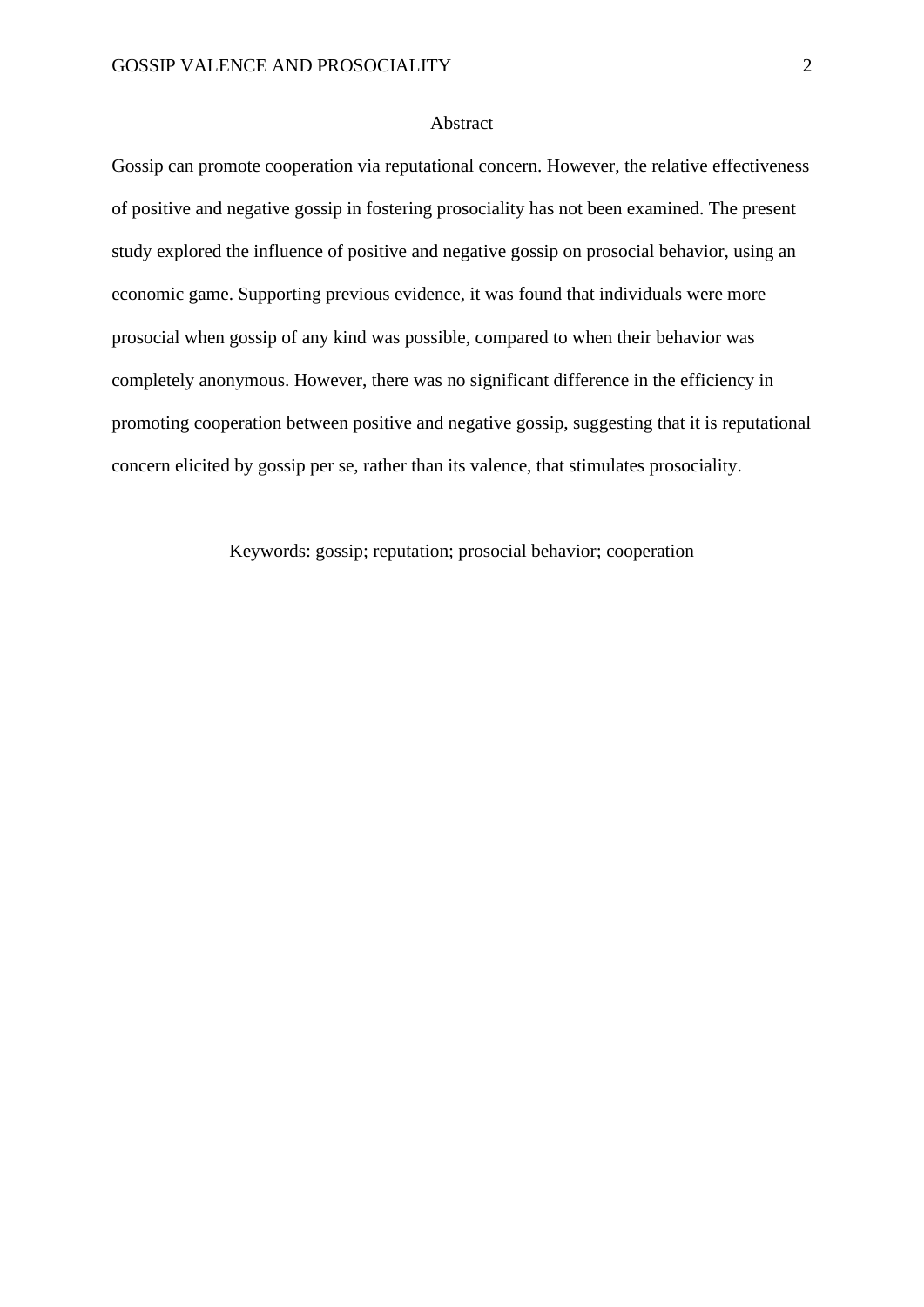The role of positive and negative gossip in promoting prosocial behavior

People often display prosocial behavior in various forms (Penner et al., 2005; Schroeder & Graziano, 2014). However, this often involves costs to benefactors, and the prevalence of such costly behavior to benefit others has been a theoretical conundrum.

Evolutionary perspectives have provided various theories explaining human prosociality, such as indirect reciprocity (Alexander, 1987; Nowak & Sigmund, 1998, 2005), competitive altruism (Barclay & Willer, 2007; Fudenberg et al., 1986; Hardy & Van Vugt, 2006; Roberts, 1998; Sylwester & Roberts, 2010; Van Vugt et al., 2012), and costly signaling theory (Gintis et al., 2001; Smith & Bliege Bird, 2000; Zahavi & Zahavi, 1999). Although their foci are different, these approaches converge on the idea that reputation should play an essential role in shaping human prosociality (for review, see Van Vugt et al., 2012; Wu, Balliet, & Van Lange, 2016b). In fact, a number of studies have demonstrated that individuals are more generous when their reputation is at stake. Namely, people are more prosocial, when a positive reputation brings indirect benefits (Milinski et al., 2002; Simpson & Willer, 2008; van Vugt & Hardy, 2010), when mere, implicit reputational cues are present (Haley & Fessler, 2005; Nettle et al., 2013), and when a reputation may be used for partner selection (Hardy & Van Vugt, 2006).

Drawing upon the literature on reputation-based cooperation, researchers started investigating the potential role of gossip in cooperation (Dunbar, 2004). They repeatedly found that gossip promotes cooperation (Beersma & Van Kleef, 2011; Piazza & Bering, 2008; Sommerfeld et al., 2007; J. Wu et al., 2015, 2016a, 2016c, 2019). Notably, Wu et al. (2015) revealed that gossip drove people to be more cooperative through reputational concern, rather than an expected indirect benefit. In addition, previous studies found that the influence of the potential to be gossiped about was present, when recipients of gossip could ostracize (Feinberg et al., 2014) and give a financial reward (Wu et al., 2015, 2016a, 2016c).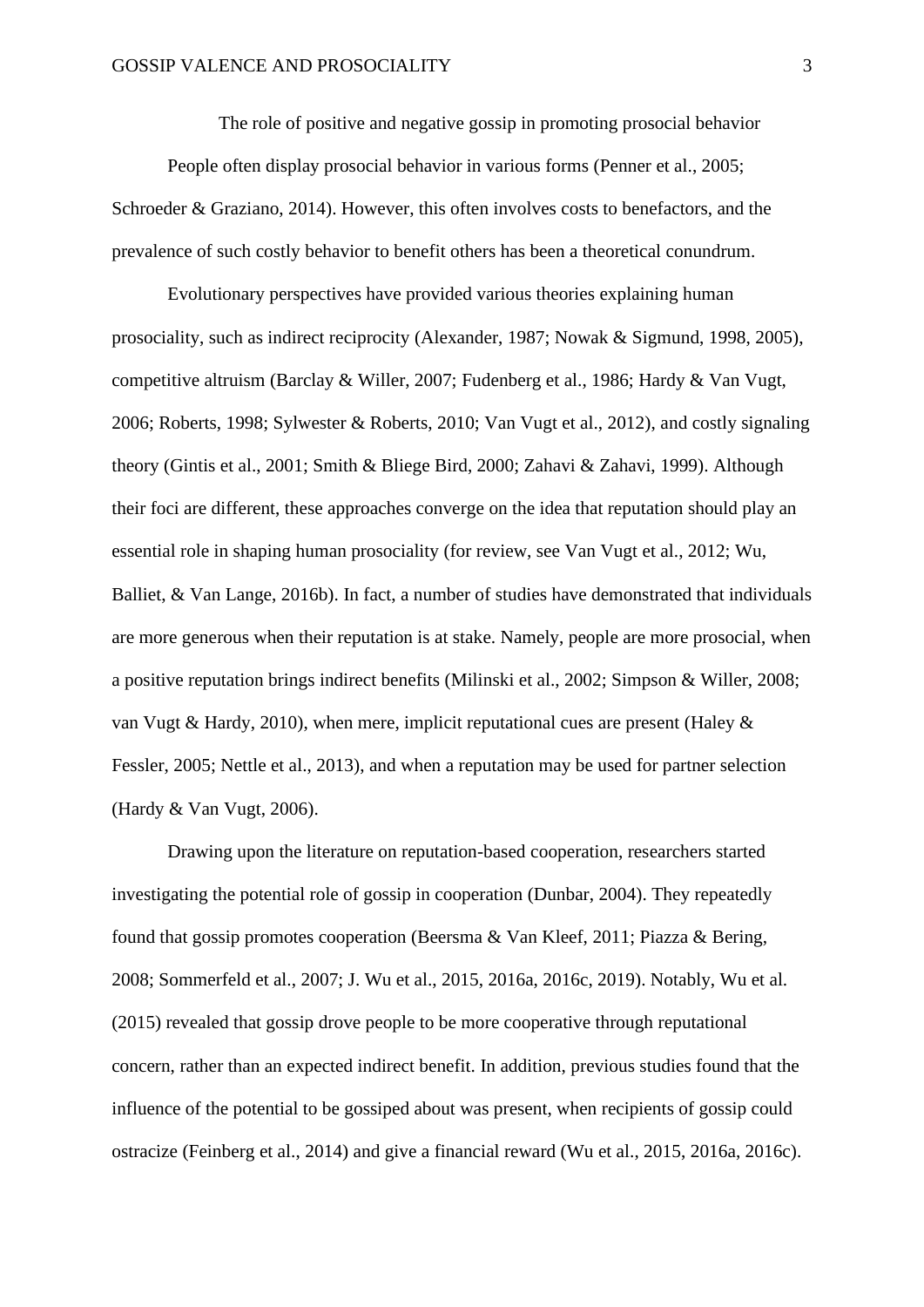This suggests that gossip can promote cooperation regardless of positive or negative outcomes; individuals display prosocial behavior when gossip is possible, not only to gain positive outcomes but also avoid negative outcomes.

However, despite the ample research on gossip valence (e.g., Ellwardt et al., 2012; Grosser et al., 2010; Kong, 2019; Tassiello et al., 2018; X. Wu et al., 2018; Xie et al., 2019; Zhou et al., 2019), preceding research has understudied the potential influence of positive vs. negative gossip in fostering cooperation. In other words, as noted by Wu et al. (2016b), the relative impact of positive and negative gossip in encouraging prosociality has not been studied yet. Past research employed a gossip manipulation in which participants were told that another person could send an evaluative message to their future interaction partner(s) (Romano, Balliet, & Wu, 2017; Wu et al., 2015, 2016a, 2016c). Moreover, it is by no means inevitable that individuals only seek a positive reputation (Emler, 1990, 2019). Thus, it remains unclear whether individuals in Wu and colleagues' studies were more prosocial because of fear of negative gossip or desire for positive gossip, or whether it is simply reputational concern per se that matters. Therefore, investigating the role of positive vs. negative gossip is of vital importance to further elucidate the influence of gossip in cooperation.

Thus, the present study aimed to examine the relative impact of positive and negative gossip on prosocial behavior. It was hypothesized that individuals would be more cooperative when their behavior could be gossiped about to their future partner, regardless of its valence. We had no a priori hypotheses about the comparison between positive and negative gossip, and the study was designed to explore whether any differences would arise. In addition, following previous studies (e.g., Wu et al., 2015), we also measured reputational concern so that we could test the mediating role of reputational concern in the cooperation-promoting role of gossip.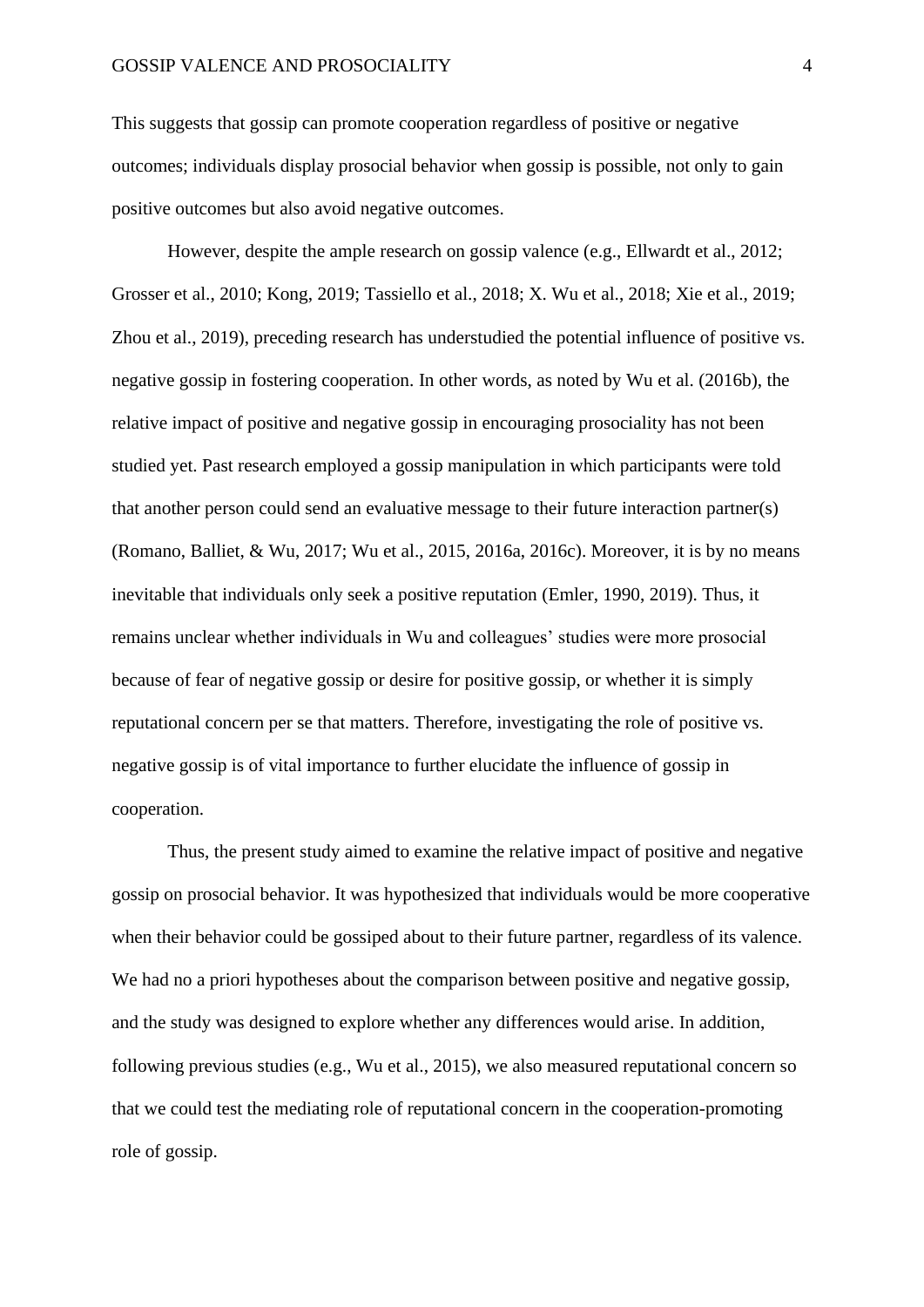#### **Method**

#### **Participants and Design**

The study followed a 1 x 4 (condition: positive gossip vs. negative gossip vs. control gossip vs. no gossip) between-subject design. A priori power analysis (G\*Power 3.1; Faul, Erdfelder, Buchner, & Lang, 2009) revealed that 232 participants were required to detect a medium effect size to have a statistical power of .90. To account for any exclusions, 240 students at a British University were recruited to take part in an online experiment in exchange for credits. Twenty-eight participants did not fully complete the study, leaving 212 participants for analyses.

## **Procedure**

We followed the procedure in (Wu et al., 2015, Study 1). Participants (Person A) were told that they would complete two scenarios with two other participants (Person B and Person C): a dictator game (DG) and a trust game (TG). However, in actuality, participants were not matched with anybody online and Person B and C were hypothetical confederates. In the DG, participants were endowed 100 lab points (1 point  $= £0.1$ ) and asked to decide the division of the points between themselves and Person B. The number points that they decided to give to Person B was the indicator of prosocial behavior.

Participants (Person A) were instructed to act as a trustee in the TG with Person C as a trustor. In the TG, the trustor (Person C) was given 100 lab points and asked to decide how many points they would like to transfer to Person A (participants). Any amount of money that they sent was tripled, and Person A then had an opportunity where they could return some money to Person C.

In the no gossip condition, participants did not get any instruction about gossip. In the control gossip condition, the instruction read, "Person B can send any messages regarding your decision to Person C." In the positive gossip condition, it read, "Person B can tell Person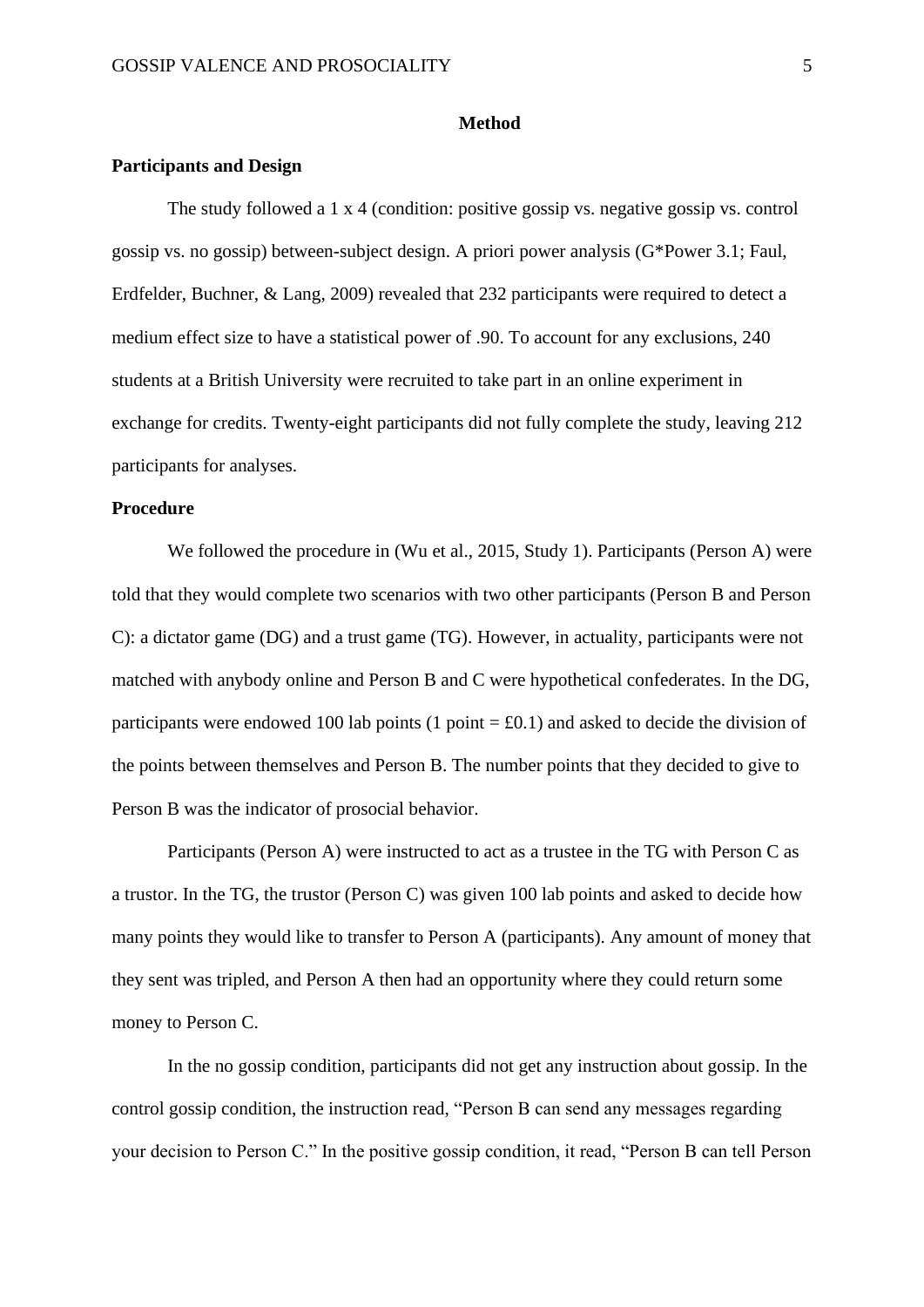C how kind, cooperative, and trustworthy you are." Lastly, in the negative gossip condition, these three adjectives for the positive gossip condition were replaced with mean, selfish, and untrustworthy, respectively. After participants read the instruction about the DG, TG, and the gossip manipulations, they were presented comprehension questions (e.g., "what kind of evaluative message can Person B send to Person C?" with four choices "how kind, cooperative, and trustworthy you are", "how mean, selfish, and untrustworthy you are", "Person B cannot send any messages to Person C", and "Person B can send any feedback on your allocation decision to Person C"). Then, they proceeded to the DG.

After the DG, participants completed a reputational concern measure. Reputational concern was measured by five items ( $\alpha = 0.82$ , adapted from Wu et al., 2015). They were fivepoint scales ranging from  $1 =$  "Totally disagree" to "Totally agree" (e.g., "It's important that others will accept me"). They also indicated how much they thought Person C would transfer in the TG, which was used as the measurement of expected indirect benefit. The TG did not take place, and they were debriefed and thanked.

#### **Results**

Firstly, using a comprehension question, "what kind of evaluative message can Person B send to Person C?" we strictly excluded 35 participants who failed to provide the right answer from the dataset, as the question was crucial for the gossip manipulation. This left 177 participants for the subsequent analyses. The exclusion rate reached 17% which should not substantially deviate from the normal rate, as Hauser and Schwarz (2016) fund that students' passing rate of instrumental manipulation checks at various universities varied from roughly 70% to 80%.

## **Prosocial Behavior**

Hypothesis-relevant contrasts were created: Contrast 1 (no gossip condition vs. the remaining three gossip conditions), Contrast 2 (positive and negative gossip condition vs.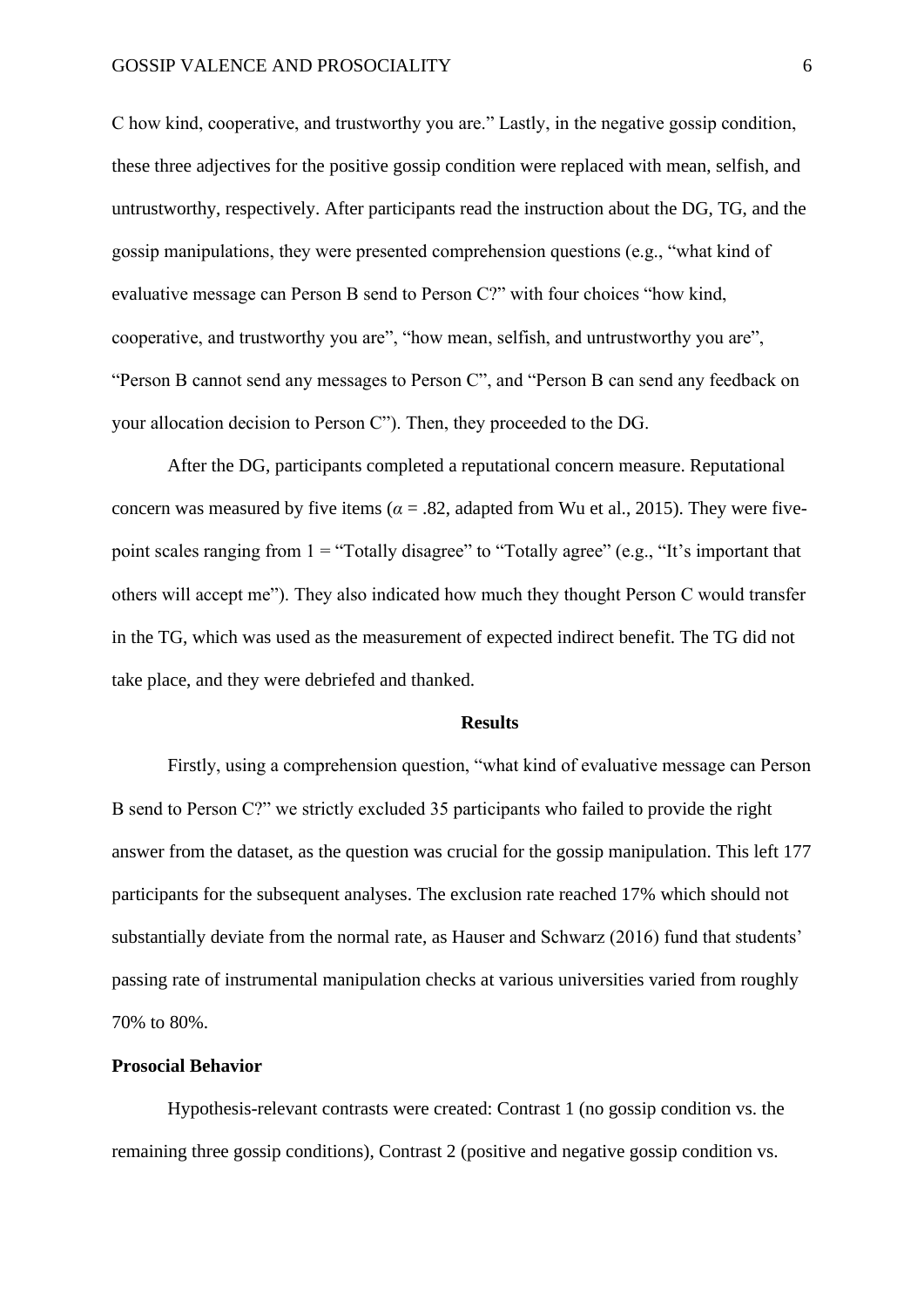control gossip condition), and Contrast 3 (positive vs. negative gossip condition). A one-way ANOVA on prosocial behavior in the DG revealed that the main effect of the gossip manipulation was significant,  $F(3, 173) = 3.66$ ,  $p = .01$ , partial  $\eta^2 = .06$ , 95% CI for the effect size [.002, .13] (see Table 1 for means and standard deviations for each condition). Post hoc power analysis indicated that the study was sufficiently powered after the exclusion (statistical power  $= 0.81$ ).

The planned comparison indicated that individuals in the three gossip conditions gave a significantly larger amount of money to the receiver compared to those in the no gossip condition,  $t(173) = 3.09$ ,  $p = .002$ . However, Contrast 2 and 3 were not significant, Contrast2:  $t(173) = 0.82$ ,  $p = .42$ ; Contrast 3:  $t(173) = 0.55$ ,  $p = .58$ . This suggested that gossip promotes cooperation regardless of whether its content is positive or negative.

## **Reputational concern**

A one-way ANOVA on reputational concern revealed the significant effect of the condition,  $F(3, 173) = 5.78$ ,  $p = .001$ , partial  $\eta^2 = .09$ , 95% CI for the effect size [.02, .17]. Contrast 1 was also significant,  $t(173) = 3.99$ ,  $p < .001$ . Contrast 2 and 3 did not have significant effects,  $t(173) = 1.17$ ,  $p = .24$ ;  $t(173) = -0.33$ ,  $p = .74$ , respectively (see Table 1) for means and standard deviations for each condition). Thus, gossip, regardless of its content, significantly elicited reputational concern.

### **Mediation Analysis**

Following Wu et al., (2015), we tested whether gossip promoted prosocial behavior via reputational concern and expected indirect benefit, using Contrast 1 as the independent variable. The total effect of Contrast 1 on prosocial behavior was significant,  $b = 2.36$ ,  $p =$ .001. The direct effect was also significant,  $b = 1.96$ ,  $p = .009$ . The path coefficients between Contrast 1 and reputational concern was significant,  $b = 0.56$ ,  $p < .001$ . The path between reputational concern and prosocial behavior was marginally significant,  $b = 2.84$ ,  $p = .07$ . For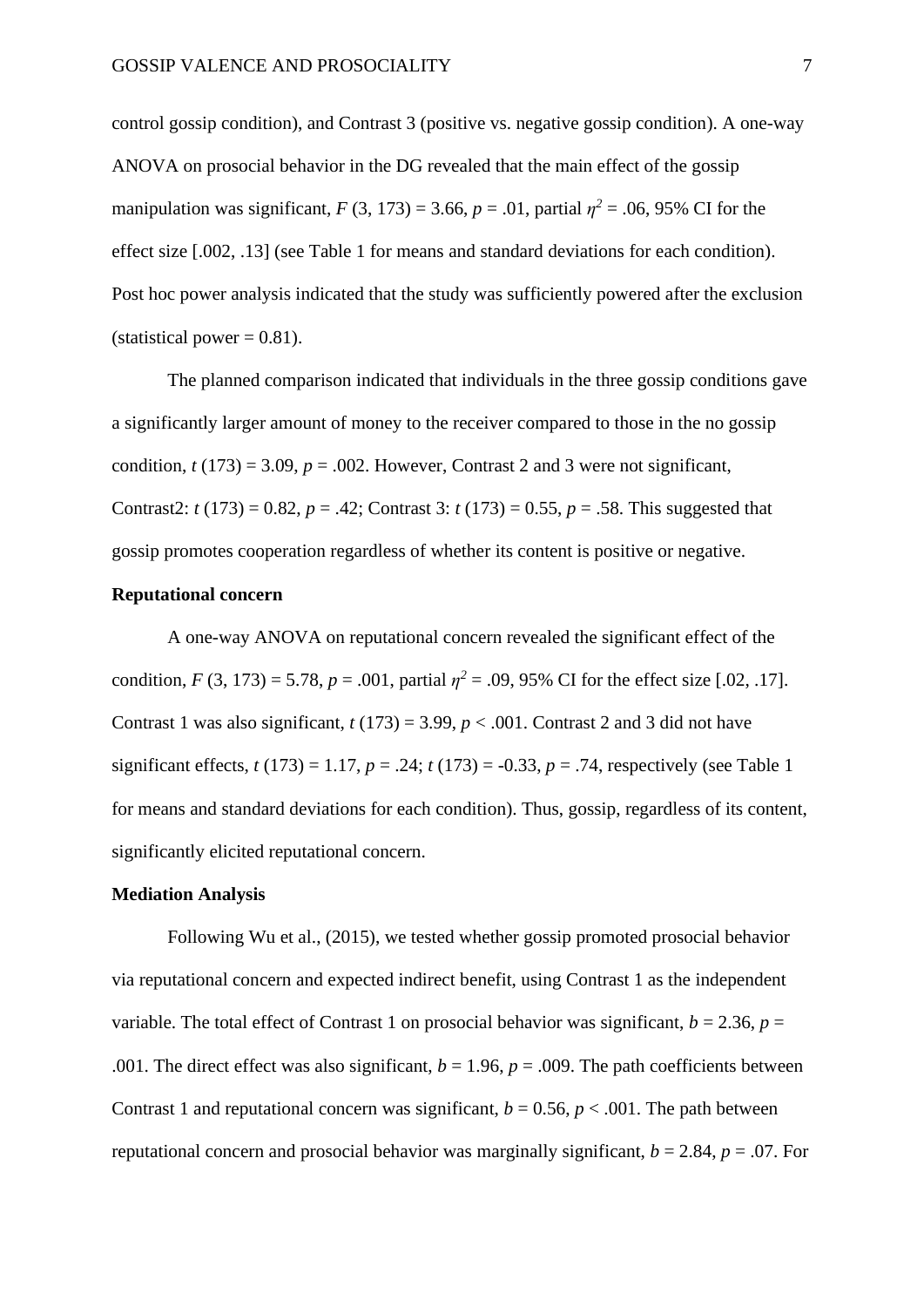indirect effects, the bias-corrected bootstrapping method was employed to compute 95% confidence intervals. The indirect effect through reputational concern did not reach statistical significance, yet it was marginally significant,  $b = 0.40$ ,  $p = .09$ , 95% CI [-0.07, 0.87]. The effect through expected indirect benefit, by contrast, was not significant,  $b = .006$ ,  $p = .97$ , 95% CI [-0.31, 0.32]. Although the conventional threshold for statistical significance did not allow us to provide full support for the influence of gossip via reputational concern on cooperation (Wu et al., 2015), the pattern seemed to be consistent with the previous finding.

#### **Discussion**

We investigated whether positive or negative gossip would differently promote cooperation. To our knowledge, this was the first study that has directly compared the relative effect of positive and negative gossip. As expected, participants were more generous when any kind of gossip was possible, compared to when there was no potential to be gossiped about. Thus, the present study added further support for Wu and colleagues' previous findings. However, the content of gossip, positive or negative, did not alter individuals' motivation to display prosocial behavior.

Our findings suggest that risks to both negative and positive reputation systems have equivalent effects, promoting cooperation despite the possibility that potential outcomes of positive or negative reputation might be quite different. Specifically, individuals are willing to incur costs to gain a positive reputation to the same extent as they are to avoid a negative reputation. This is in line with research indicating that honor and shame can both drive cooperation (Jacquet et al., 2011), as well as the idea that individuals are not necessarily motivated only to establish a positive reputation with all types of observer (Emler, 2019).

Furthermore, our findings imply that individuals are less sensitive to how others construe and gossip about their behavior than to the simple fact that their reputation is open to review. In other words, it seems that the influence of the potential of being gossiped about is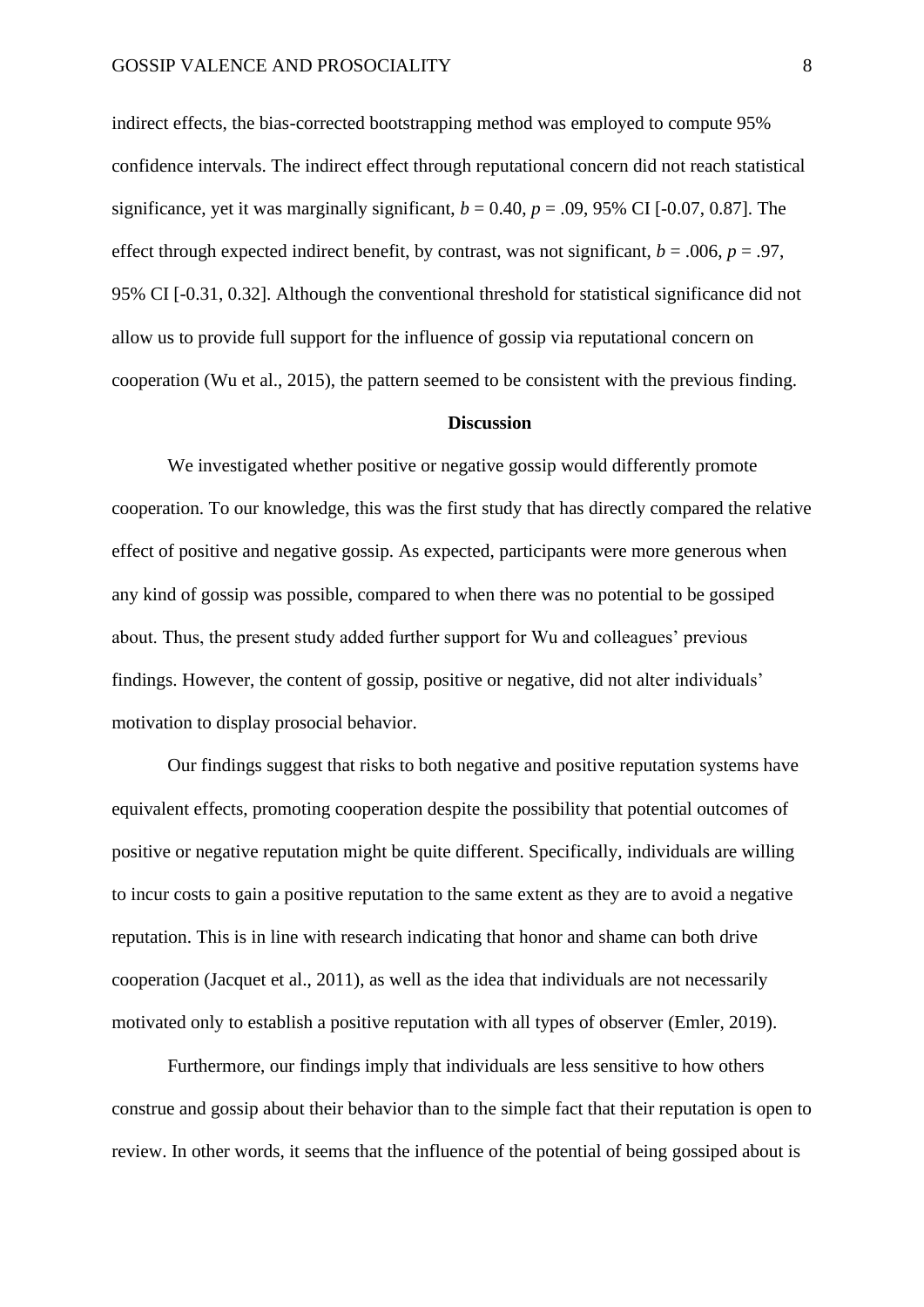independent of one's expectation about how intermediaries (i.e., gossipers) may comment. What drives cooperation is apparently the fact that a future interaction partner will be given a characterological context in advance of responding to the participant's behavior.

It should be noted, however, that the instruction for participants in the control condition did not mention gossip and the observed effect of gossip on prosocial behavior could be partly explained by this; one could argue that the mere reference to gossip promoted prosocial behavior. We demonstrated that gossip exerted the influence via reputational concern, but future studies could eliminate the alternative explanation by employing a control condition that at least mentions gossip (e.g., the gossip-to-unrelated-persons condition; Wu et al., 2015)

In addition, the generalizability of the finding might be limited to the abstract setting. In reality, people live in groups, and negative reputation accompanied by negative consequences such as ostracism loom larger than positive reputation in real life (Buss & Haselton, 2000; Yamagishi et al., 2007). Furthermore, the significance of negative reputation might be more pronounced, for example, in cultures where social exclusion has a serious consequence (Uskul & Over, 2017; Yamagishi, Hashimoto, & Schug, 2008). Thus, future research should address the role of positive and negative reputation in relation to ecological and cultural contexts, extending our findings from the abstract setting. Additionally, the use of economic games of different nature (e.g., involving social dilemma) should also provide additional value to our findings in terms of the generalizability (Milinski, 2019).

Overall, despite potential limitations, the present study has established a sound method with which to test the effect of gossip contents and has provided the first empirical test of the relative influence of positive versus negative gossip. Further studies should shed light on the potential impact of the valence of gossip content in a variety of contexts to replicate, extend and qualify this new evidence.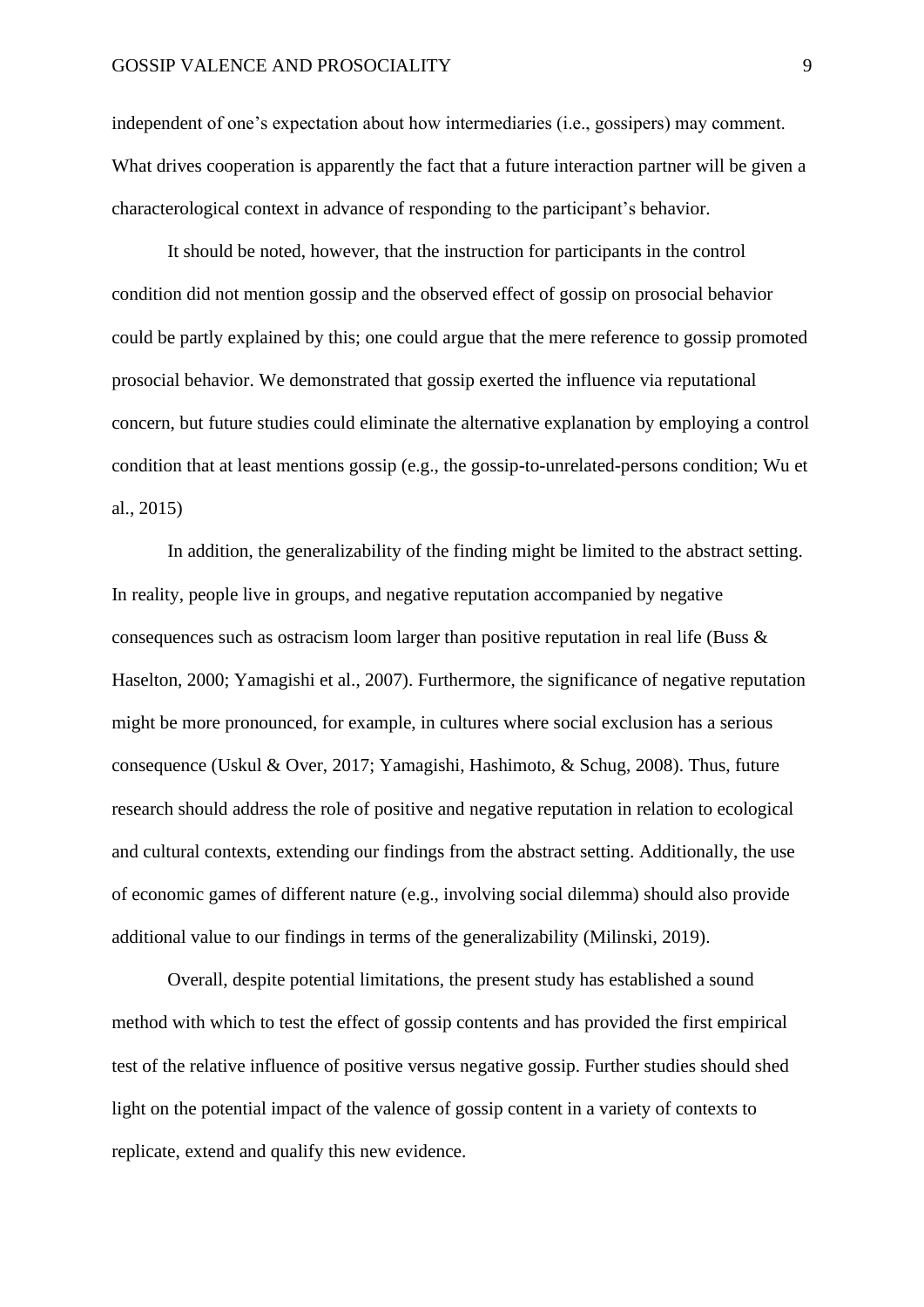#### References

- Alexander, R. D. (1987). The biology of moral systems. In *The Biology of Moral Systems*. Taylor and Francis. https://doi.org/10.4324/9780203700976
- Barclay, P., & Willer, R. (2007). Partner choice creates competitive altruism in humans. *Proceedings of the Royal Society B: Biological Sciences*, *274*(1610), 749–753. https://doi.org/10.1098/rspb.2006.0209
- Beersma, B., & Van Kleef, G. A. (2011). How the grapevine keeps you in line: Gossip increases contributions to the group. *Social Psychological and Personality Science*, *2*(6), 642–649. https://doi.org/10.1177/1948550611405073
- Buss, D. M., & Haselton, M. G. (2000). Error managment theory: A new perspective on biases in cross-sex mind reading. *Journal of Personality and Social Psychology*, *78*(1), 81–91.
- Dunbar, R. I. M. (2004). Gossip in evolutionary perspective. *Review of General Psychology*, *8*(2), 100–110. https://doi.org/10.1037/1089-2680.8.2.100
- Ellwardt, L., Labianca, G. J., & Wittek, R. (2012). Who are the objects of positive and negative gossip at work?. A social network perspective on workplace gossip. *Social Networks*, *34*(2), 193–205. https://doi.org/10.1016/j.socnet.2011.11.003
- Emler, N. (1990). A social psychology of reputation. *European Review of Social Psychology*, *1*(1), 171–193. https://doi.org/10.1080/14792779108401861
- Emler, N. (2019). Human Sociality and Psychological Foundations. In *The Oxford Handbook of Gossip and Reputation* (pp. 46–68). Oxford University Press. https://doi.org/10.1093/oxfordhb/9780190494087.013.3
- Erdfelder, E., FAul, F., Buchner, A., & Lang, A. G. (2009). Statistical power analyses using G\*Power 3.1: Tests for correlation and regression analyses. *Behavior Research Methods*, *41*(4), 1149–1160. https://doi.org/10.3758/BRM.41.4.1149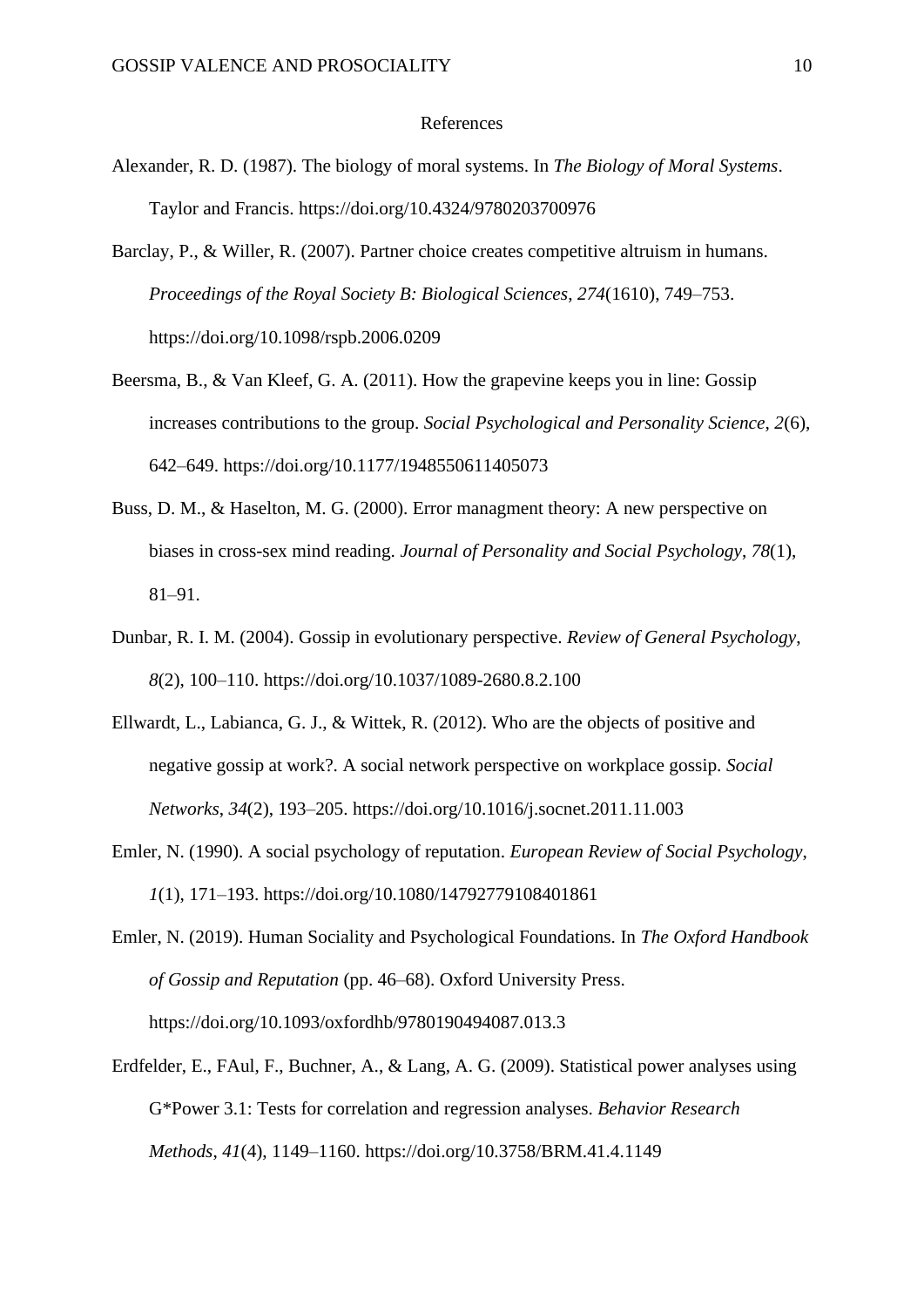- Feinberg, M., Willer, R., & Schultz, M. (2014). Gossip and Ostracism Promote Cooperation in Groups. *Psychological Science*, *25*(3), 656–664. https://doi.org/10.1177/0956797613510184
- Fudenberg, D., Rand, D. G., & Dreber, A. (1986). Slow to Anger and Fast to Forgive: Cooperation in an Uncertain World Drew Fudenberg, David G. Rand, and Anna Dreber\*. *Lloydia (Cincinnati)*, *102*(1971), 1–40.
- Gintis, H., Smith, E. A., & Bowles, S. (2001). Costly signaling and cooperation. *Journal of Theoretical Biology*, *213*(1), 103–119. https://doi.org/10.1006/jtbi.2001.2406
- Grosser, T. J., Lopez-Kidwell, V., & Labianca, G. (2010). A social network analysis of positive and negative gossip in organizational life. *Group and Organization Management*, *35*(2), 177–212. https://doi.org/10.1177/1059601109360391
- Haley, K. J., & Fessler, D. M. T. (2005). Nobody's watching? Subtle cues affect generosity an anonymous economic game. *Evolution and Human Behavior*, *26*(3), 245–256. https://doi.org/10.1016/j.evolhumbehav.2005.01.002
- Hardy, C. L., & Van Vugt, M. (2006). Nice guys finish first: The competitive altruism hypothesis. *Personality and Social Psychology Bulletin*, *32*(10), 1402–1413. https://doi.org/10.1177/0146167206291006
- Hauser, D.J., Schwarz, N. Attentive Turkers: MTurk participants perform better on online attention checks than do subject pool participants. Behav Res 48, 400–407 (2016). https://doi.org/10.3758/s13428-015-0578-z
- Jacquet, J., Hauert, C., Traulsen, A., & Milinski, M. (2011). Shame and honour drive cooperation. *Biology Letters*, *7*(6), 899–901. https://doi.org/10.1098/rsbl.2011.0367
- Kong, M. (2019). Corrigendum: Effect of perceived negative workplace gossip on employees' behaviors. In *Frontiers in Psychology* (Vol. 9, Issue JAN, p. 2728). Frontiers Media S.A. https://doi.org/10.3389/fpsyg.2018.02728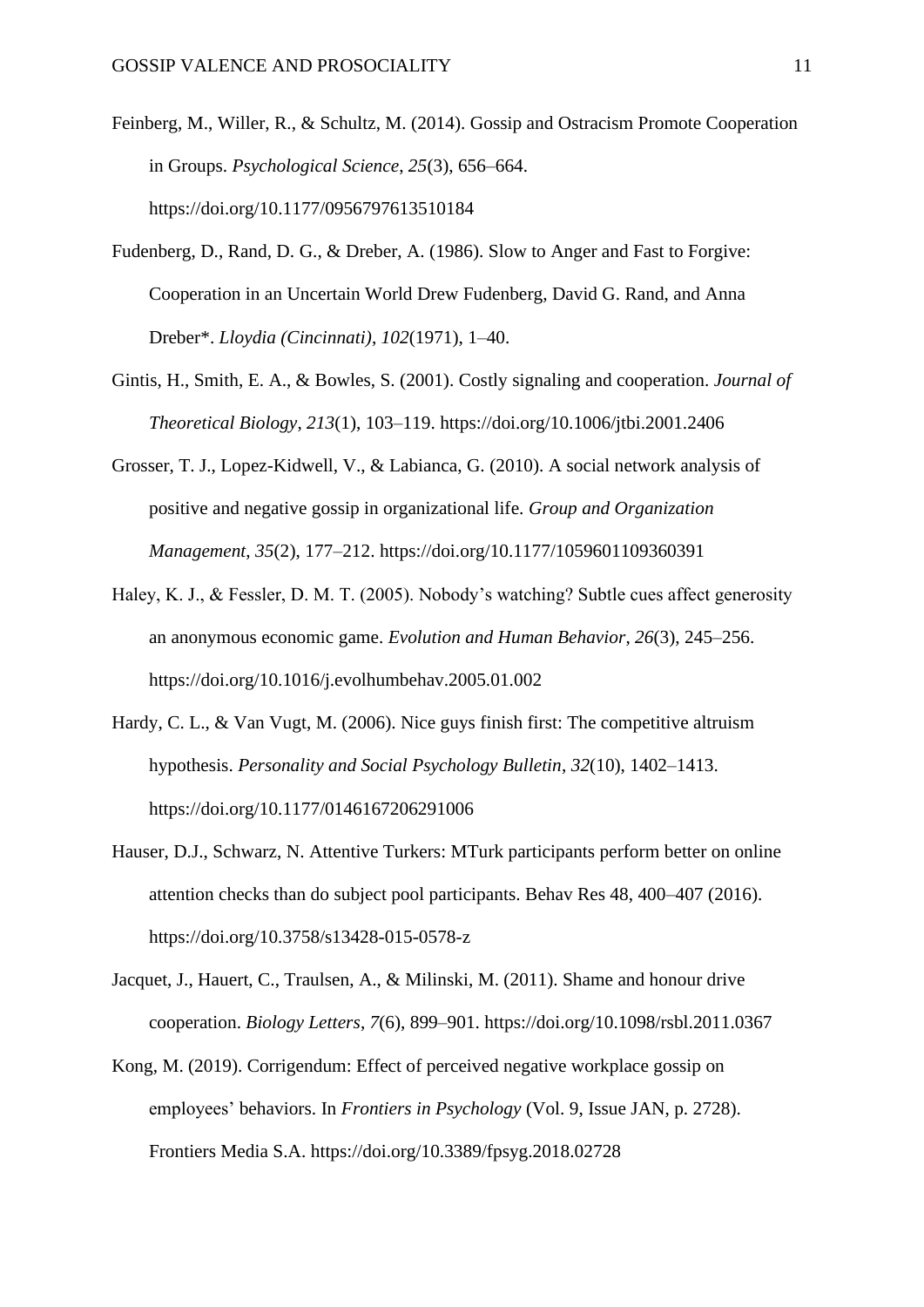- Milinski, M. (2019). Gossip and Reputation in Social Dilemmas. In *The Oxford Handbook of Gossip and Reputation* (pp. 192–213). https://doi.org/10.1093/oxfordhb/9780190494087.013.11
- Milinski, M., Semmann, D., & Krambeck, H. J. (2002). Reputation helps solve the "tragedy of the commons." *Nature*, *415*(6870), 424–426. https://doi.org/10.1038/415424a
- Nettle, D., Harper, Z., Kidson, A., Stone, R., Penton-Voak, I. S., & Bateson, M. (2013). The watching eyes effect in the Dictator Game: It's not how much you give, it's being seen to give something. *Evolution and Human Behavior*, *34*(1), 35–40. https://doi.org/10.1016/j.evolhumbehav.2012.08.004
- Nowak, M. A., & Sigmund, K. (1998). Evolution of indirect reciprocity by image scoring. *Nature*, *393*(6685), 573–577. https://doi.org/10.1038/31225
- Nowak, Martin A., & Sigmund, K. (2005). Evolution of indirect reciprocity. *Nature*, *437*(7063), 1291–1298. https://doi.org/10.1038/nature04131
- Penner, L. A., Dovidio, J. F., Piliavin, J. A., & Schroeder, D. A. (2005). Prosocial Behavior: Multilevel Perspectives. *Annual Review of Psychology*, *56*(1), 365–392. https://doi.org/10.1146/annurev.psych.56.091103.070141
- Piazza, J., & Bering, J. M. (2008). Concerns about reputation via gossip promote generous allocations in an economic game. *Evolution and Human Behavior*, *29*(3), 172–178. https://doi.org/10.1016/j.evolhumbehav.2007.12.002
- Roberts, G. (1998). Competitive altruism: From reciprocity to the handicap principle. *Proceedings of the Royal Society B: Biological Sciences*, *265*(1394), 427–431. https://doi.org/10.1098/rspb.1998.0312
- Romano, A., Balliet, D., & Wu, J. (2017). Unbounded indirect reciprocity: Is reputationbased cooperation bounded by group membership? *Journal of Experimental Social Psychology*, *71*, 59–67. https://doi.org/10.1016/j.jesp.2017.02.008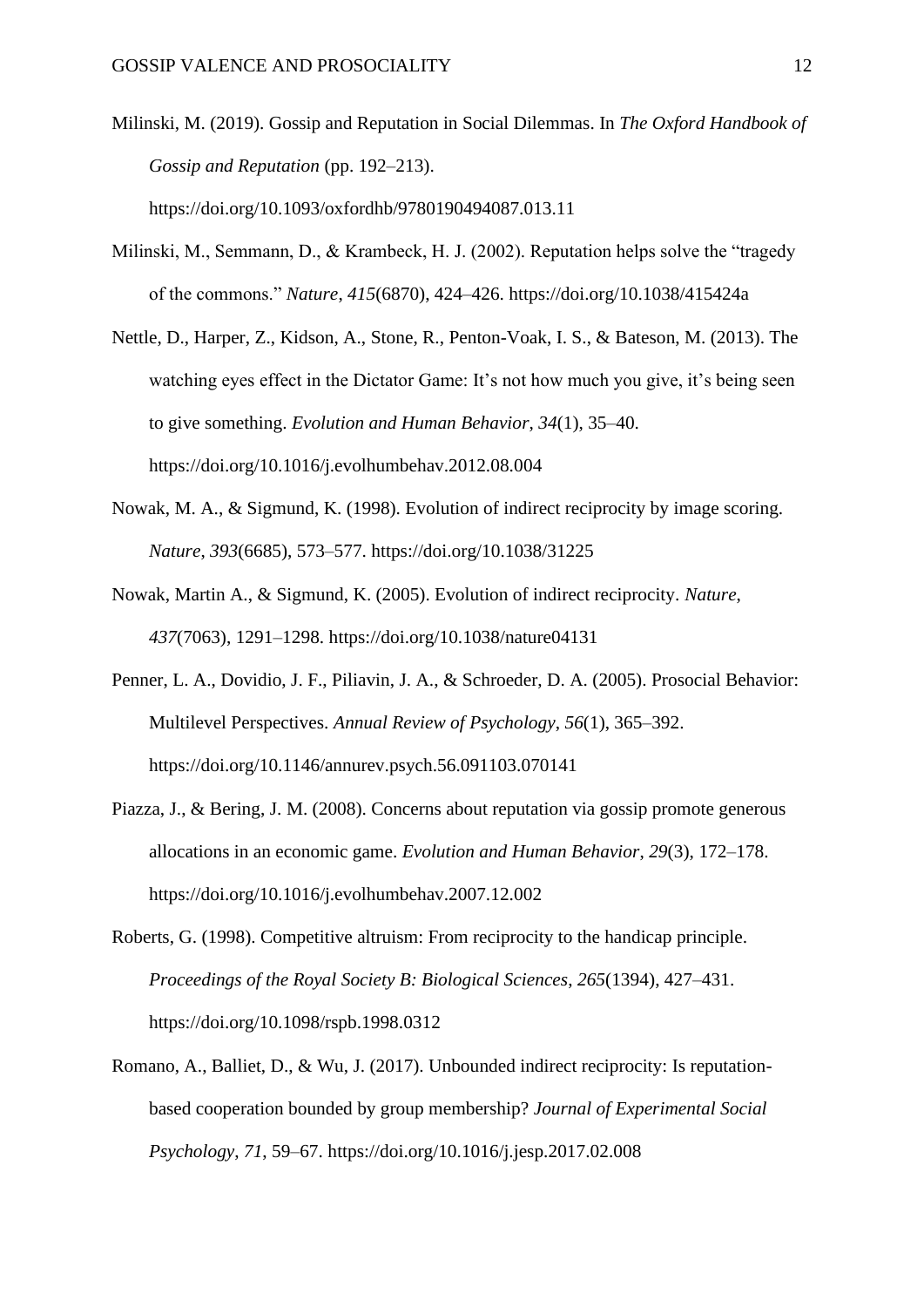- Schroeder, D. A., & Graziano, W. G. (2014). The Field of Prosocial Behavior. In *The Oxford Handbook of Prosocial Behavior* (Issue July 2019). https://doi.org/10.1093/oxfordhb/9780195399813.013.32
- Simpson, B., & Willer, R. (2008). Altruism and indirect reciprocity: The interaction of person and situation in prosocial behavior. *Social Psychology Quarterly*, *71*(1), 37–52. https://doi.org/10.1177/019027250807100106
- Smith, E. A., & Bliege Bird, R. L. (2000). Turtle hunting and tombstone opening: Public generosity as costly signaling. *Evolution and Human Behavior*, *21*(4), 245–261. https://doi.org/10.1016/S1090-5138(00)00031-3
- Sommerfeld, R. D., Krambeck, H. J., Semmann, D., & Milinski, M. (2007). Gossip as an alternative for direct observation in games of indirect reciprocity. *Proceedings of the National Academy of Sciences of the United States of America*, *104*(44), 17435–17440. https://doi.org/10.1073/pnas.0704598104
- Sylwester, K., & Roberts, G. (2010). Cooperators benefit through reputation-based partner choice in economic games. *Biology Letters*, *6*(5), 659–662. https://doi.org/10.1098/rsbl.2010.0209
- Tassiello, V., Lombardi, S., & Costabile, M. (2018). Are we truly wicked when gossiping at work? The role of valence, interpersonal closeness and social awareness. *Journal of Business Research*, *84*, 141–149. https://doi.org/10.1016/j.jbusres.2017.11.013
- Uskul, A. K., & Over, H. (2017). Culture, Social Interdependence, and Ostracism. *Current Directions in Psychological Science*, *26*(4), 371–376. https://doi.org/10.1177/0963721417699300
- van Vugt, M., & Hardy, C. L. (2010). Cooperation for reputation: Wasteful contributions as costly signals in public goods. *Group Processes and Intergroup Relations*, *13*(1), 101– 111. https://doi.org/10.1177/1368430209342258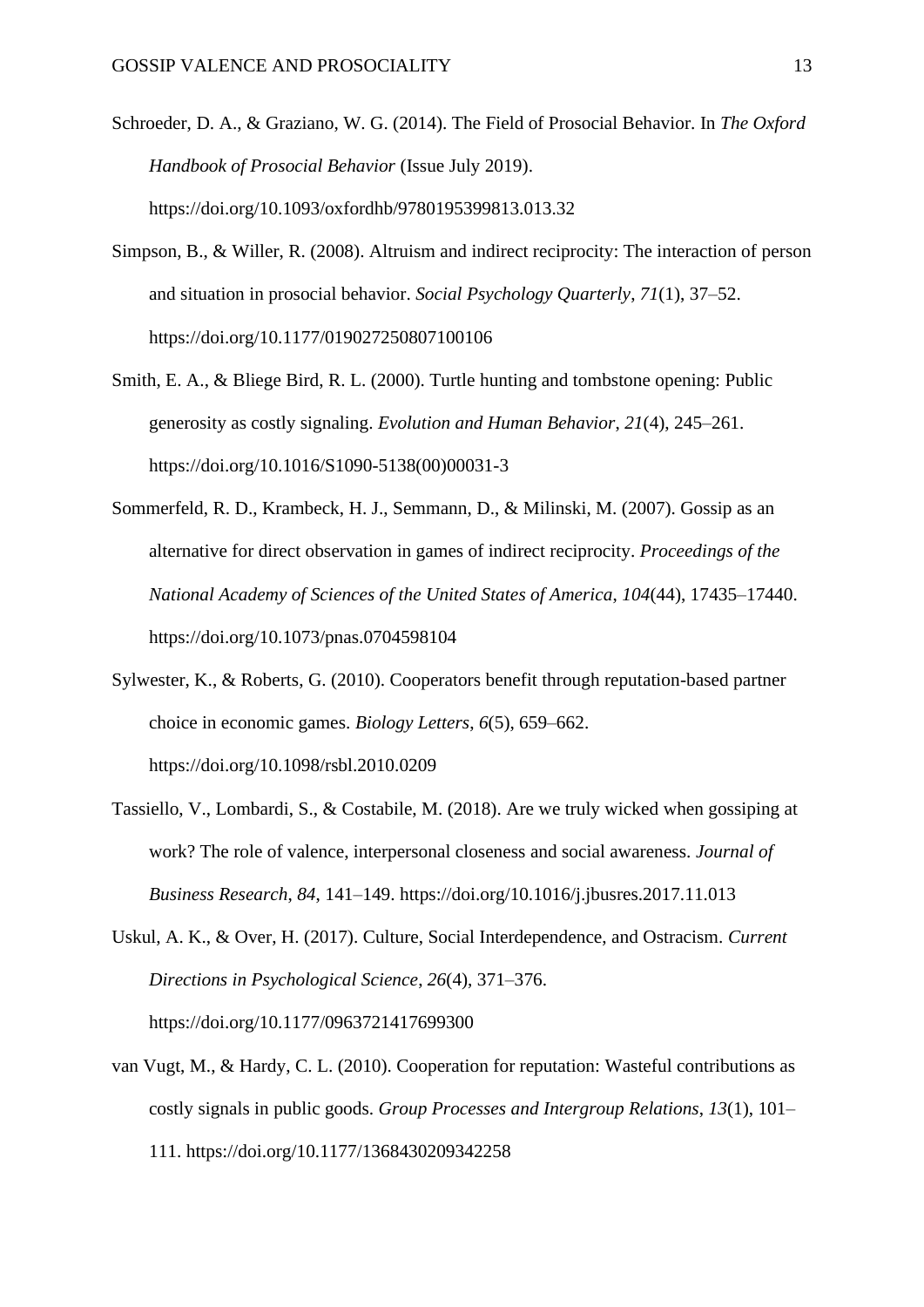- Van Vugt, M., Roberts, G., & Hardy, C. (2012). Competitive altruism: A theory of reputation-based cooperation in groups. *Oxford Handbook of Evolutionary Psychology*, *July 2019*, 1–17. https://doi.org/10.1093/oxfordhb/9780198568308.013.0036
- Wu, J., Balliet, D., Kou, Y., & Van Lange, P. A. M. (2019). Gossip in the dictator and ultimatum games: Its immediate and downstream consequences for cooperation. *Frontiers in Psychology*, *10*(MAR). https://doi.org/10.3389/fpsyg.2019.00651
- Wu, J., Balliet, D., & Van Lange, P. A. M. (2015). When Does Gossip Promote Generosity? Indirect Reciprocity Under the Shadow of the Future. *Social Psychological and Personality Science*, *6*(8), 923–930. https://doi.org/10.1177/1948550615595272
- Wu, J., Balliet, D., & Van Lange, P. A. M. (2016a). Gossip Versus Punishment: The Efficiency of Reputation to Promote and Maintain Cooperation. *Scientific Reports*, *6*(December 2015), 1–8. https://doi.org/10.1038/srep23919
- Wu, J., Balliet, D., & Van Lange, P. A. M. (2016b). Reputation, Gossip, and Human Cooperation. *Social and Personality Psychology Compass*, *10*(6), 350–364. https://doi.org/10.1111/spc3.12255
- Wu, J., Balliet, D., & Van Lange, P. A. M. (2016c). Reputation management: Why and how gossip enhances generosity. *Evolution and Human Behavior*, *37*(3), 193–201. https://doi.org/10.1016/j.evolhumbehav.2015.11.001
- Wu, X., Kwan, H. K., Wu, L. Z., & Ma, J. (2018). The Effect of Workplace Negative Gossip on Employee Proactive Behavior in China: The Moderating Role of Traditionality. *Journal of Business Ethics*, *148*(4), 801–815. https://doi.org/10.1007/s10551-015-3006- 5
- Xie, J., Huang, Q., Wang, H., & Shen, M. (2019). Perish in gossip? Nonlinear effects of perceived negative workplace gossip on job performance. *Personnel Review*, *49*(2), 389–405. https://doi.org/10.1108/PR-10-2018-0400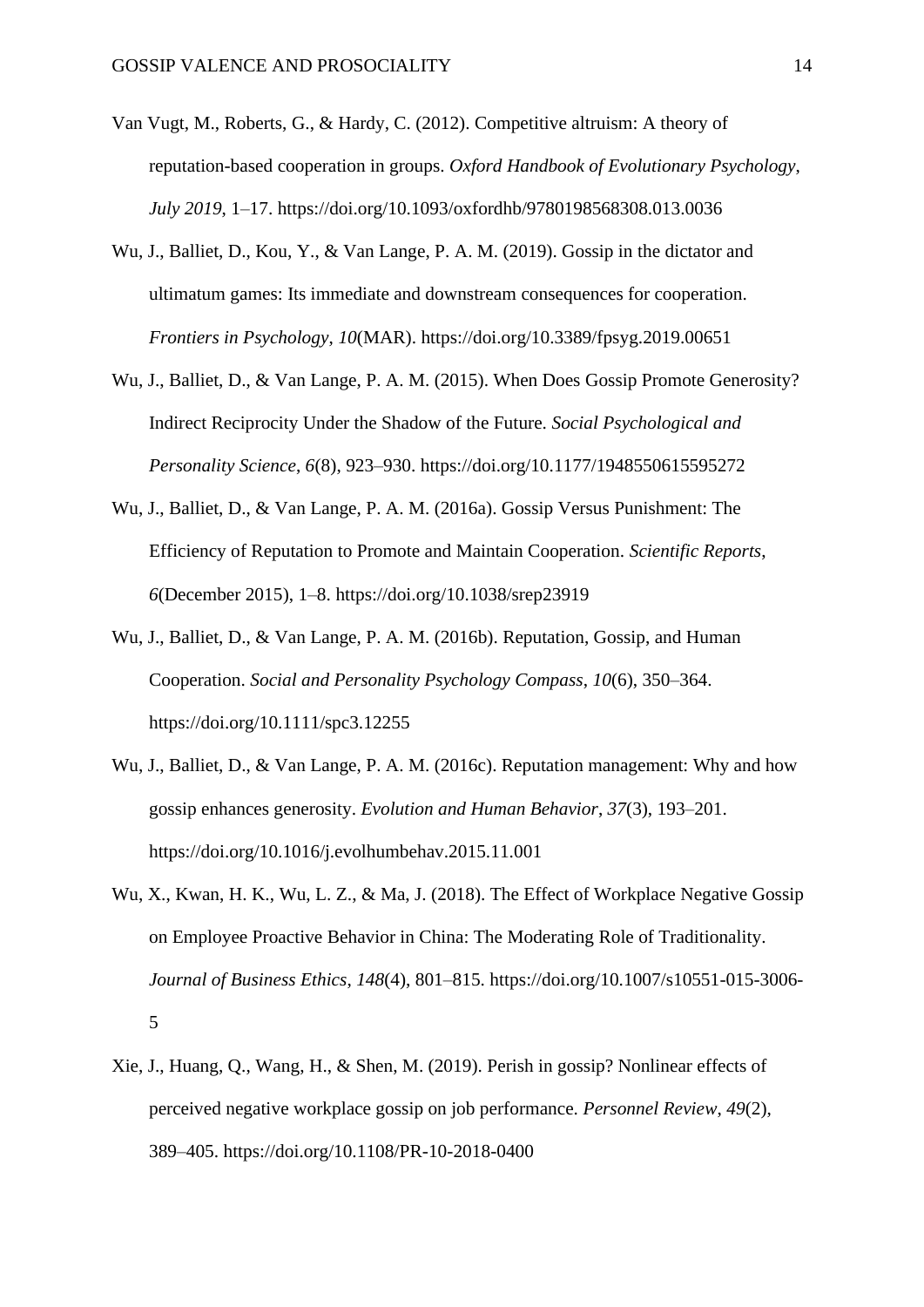- Yamagishi, T., Hashimoto, H., & Schug, J. (2008). Preferences versus strategies as explanations for culture-specific behavior. *Psychological Science*, *19*(6), 579–584. https://doi.org/10.1111/j.1467-9280.2008.02126.x
- Yamagishi, T., Terai, S., Kiyonari, T., Mifune, N., & Kanazawa, S. (2007). The social exchange heuristic managing errors in social exchange. *Rationality and Society*, *19*(3), 259–290. https://doi.org/10.1177/1043463107080449
- Yuki, M., & Schug, J. (2012). Relational mobility: A socioecological approach to personal relationships. In *Relationship Science: Integrating Evolutionary, Neuroscience, and Sociocultural Approaches.* (pp. 137–151). American Psychological Association. https://doi.org/10.1037/13489-007
- Zahavi, A., & Zahavi, A. (1999). *The handicap principle : a missing piece of Darwin's puzzle*. Oxford University Press.
- Zhou, A., Liu, Y., Su, X., & Xu, H. (2019). Gossip fiercer than a tiger: Effect of workplace negative gossip on targeted employees' innovative behavior. *Social Behavior and Personality*, *47*(5). https://doi.org/10.2224/sbp.5727